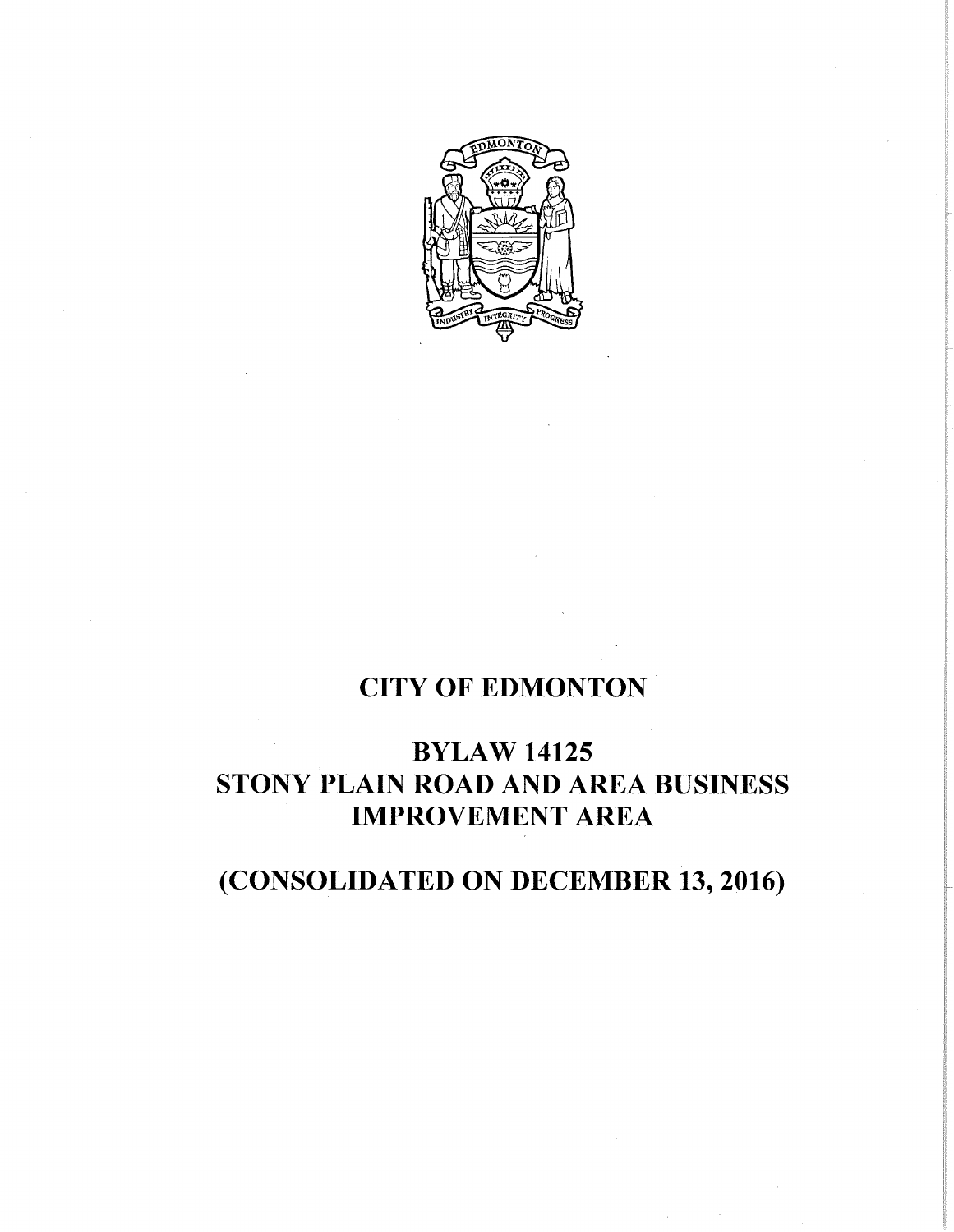# THE CITY OF EDMONTON

# BYLAW 14125

# STONY PLAIN ROAD AND AREA BUSINESS IMPROVEMENT AREA BYLAW

(S2 (a) Bylaw 17790 December 13, 2016)

WHEREAS Edmonton City Council received a request, pursuant to section 3(1) of AR 377/94, the Business Revitalization Zone Regulation, to establish a business revitalization zone generally located within the area bounded by 140 Street and 100 Avenue and 102 Avenue, centred along Stony Plain Road, a page of such request is appended hereto as Schedule A;

AND WHEREAS pursuant to section 3(3) of AR 377/94, notice of the intention of Council to pass this bylaw was mailed to every person who was shown on the then current assessment roll of the City as being assessed for business taxes within the boundaries of the Business Revitalization Zone;

AND WHEREAS no petition objecting to the passing of this bylaw was received by the City;

Edmonton City Council enacts:

**DEFINITIONS** 1 In this bylaw, unless the context otherwise requires:

- (a) "Board" means all Directors of the business improvement area as appointed by Council from time to time;
- (b) "City" means the municipal corporation of the City of Edmonton;
- (c) "Council" means the municipal council of the City of Edmonton;
- (d) "Director" means a person appointed by Council pursuant to section 6 of this bylaw;
- (e) "Member" means a business assessed for business taxes within the Stony Plain Road and Area Business Improvement Area;
- (1) "MGA" means the *Municipal Government Act,* S.A. 2000, c. M-26;
- (g) "Person" includes an individual, partnership, association, corporation, trustee, executor, administrator or legal representative; and
- *(h) Deleted*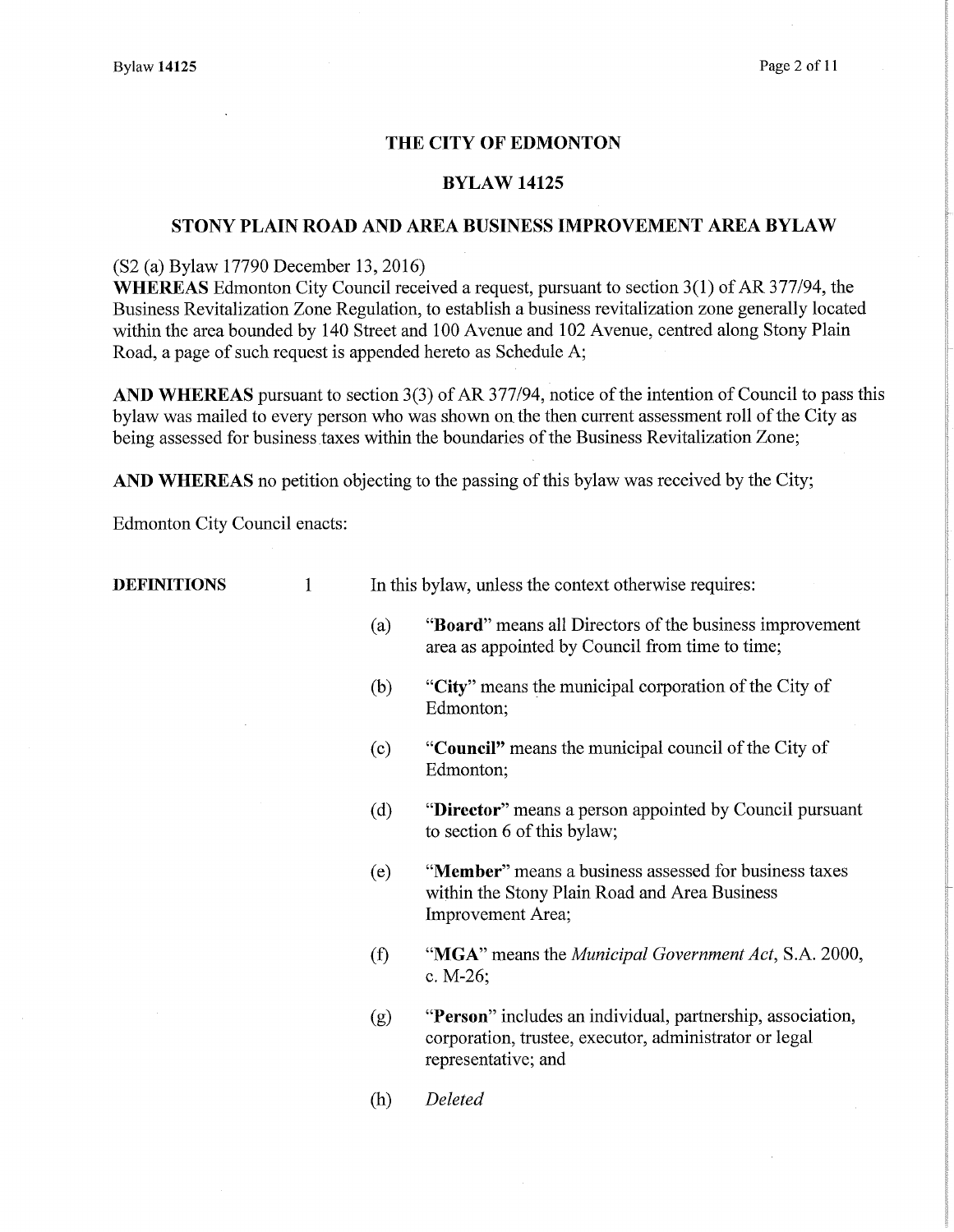POWERS OF ASSOCIATION

# (S. 2(b), S.3, S.4(a) Bylaw 17790 December 13, 2016)

**DESIGNATION OF** 2 That area, the boundaries of which are outlined and shaded on the THE ZONE map attached hereto as Schedule B and forming part of this bylaw, and which are more particularly described in Schedule C attached hereto and forming part of this bylaw, is hereby designated as the "Stony Plain Road and Area Business Improvement Area Bylaw".

(S. 2(c) Bylaw 17790 December 13, 2016)

ESTABLISHMENT 3 (1) The Board of Directors of the Stony Plain Road and Area Business OF THE<br> **Improvement Area is hereby established as a corporation under the<br>
ASSOCIATION** The mame "Stony Plain Road and Area Business Association". name "Stony Plain Road and Area Business Association".

(S. 4(b) Bylaw 17790 December 13, 2016)

(2) The Corporation hereby established shall consist of Directors appointed from time to time in accordance with section 6 hereof.

PURPOSES OF THE 4 The objects or purposes for which the Stony Plain Road and Area ZONE Business Improvement Area are established are:

- (a) improving, beautifying and maintaining property in the the Stony Plain Road and Area Business Improvement Area
- (b) developing, improving, and maintaining public parking; and
- (c) promoting the the Stony Plain Road and Area Business Improvement Area as a business or shopping district.

(S. 4(c) Bylaw 17790 December 13, 2016)

5 (1) Subject to the provisions of this bylaw and every other applicable bylaw of the City or statute or regulations of the Province, the the Stony Plain Road and Area Business Improvement Area shall have the power to do all things necessarily incidental to the attainment of its objects.

(2) Nothing in this bylaw shall be construed as giving the the Stony Plain Road and Area Business Improvement Area the power to borrow money or otherwise pledge its assets without the express direction of Council.

(S. 4(d) Bylaw 17790 December 13, 2016)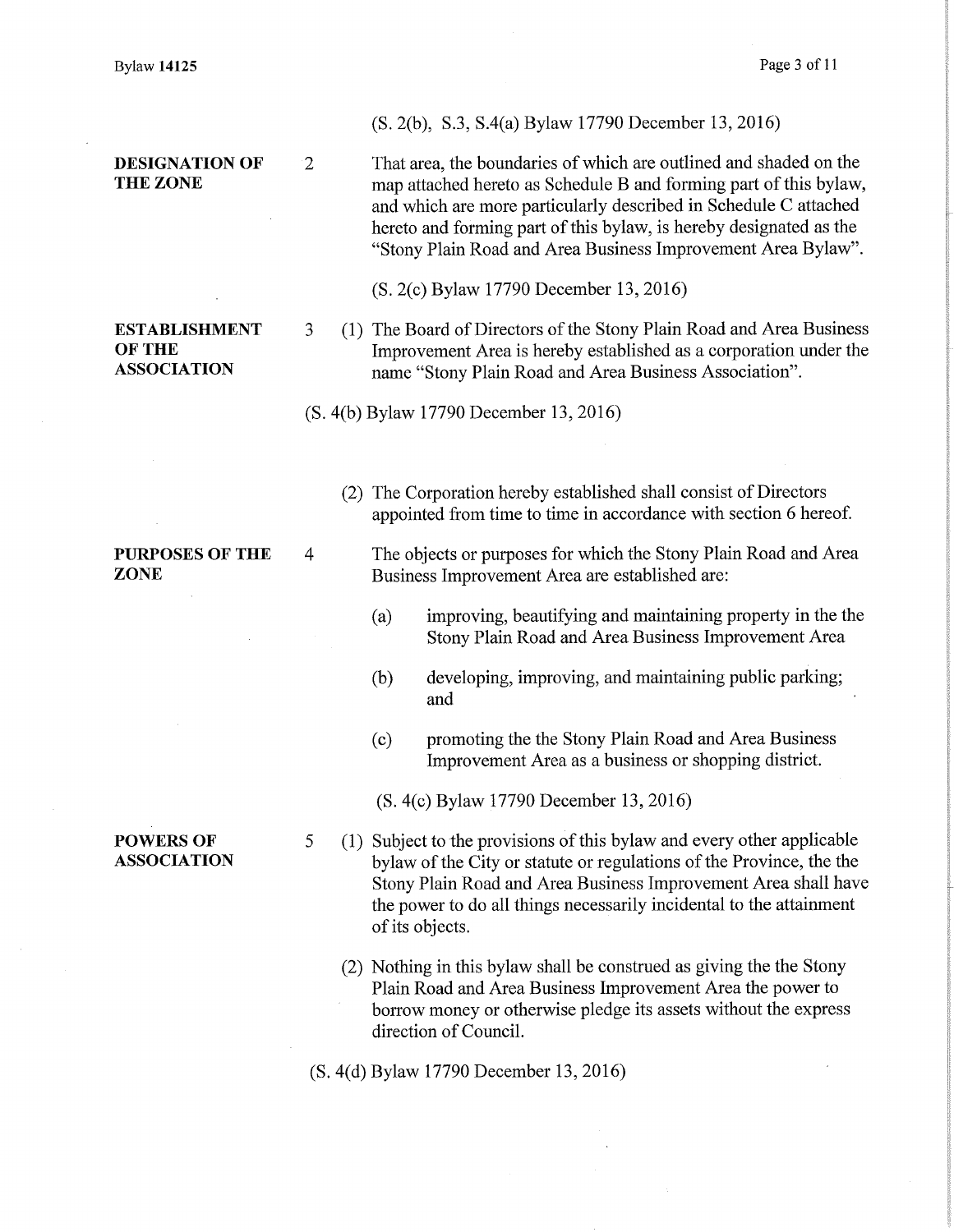| <b>DIRECTORS</b>                               | 6 |  | (1) The Board of the the Stony Plain Road and Area Business<br>Improvement Area shall consist of fifteen Directors appointed by<br>Council.                                                                                                                                                                                                                                                                                           |  |  |  |  |  |
|------------------------------------------------|---|--|---------------------------------------------------------------------------------------------------------------------------------------------------------------------------------------------------------------------------------------------------------------------------------------------------------------------------------------------------------------------------------------------------------------------------------------|--|--|--|--|--|
|                                                |   |  | (S. 4(e) Bylaw 17790 December 13, 2016)                                                                                                                                                                                                                                                                                                                                                                                               |  |  |  |  |  |
|                                                |   |  | (2) At the recommendation of the Board, Council may appoint fewer<br>than fifteen Directors.                                                                                                                                                                                                                                                                                                                                          |  |  |  |  |  |
|                                                |   |  | (3) Each appointment made by Council is for a term of one year with<br>no maximum number of terms.                                                                                                                                                                                                                                                                                                                                    |  |  |  |  |  |
|                                                |   |  | (4) No person shall be appointed as a Director unless that person:                                                                                                                                                                                                                                                                                                                                                                    |  |  |  |  |  |
|                                                |   |  | has been nominated in writing, submitted to the Board<br>(a)<br>before close of nominations, for appointment as a Director,<br>by any person in the the Stony Plain Road and Area<br>Business Improvement Area who is shown on the current<br>assessment roll of the City as being assessed for business<br>taxes with respect to a business carried on within the the<br>Stony Plain Road and Area Business Improvement Area,<br>and |  |  |  |  |  |
|                                                |   |  | has consented to act as a Director, in writing submitted to<br>(b)<br>the Board prior to that person's appointment.                                                                                                                                                                                                                                                                                                                   |  |  |  |  |  |
| (S. 4(e) Bylaw 17790 December 13, 2016)        |   |  |                                                                                                                                                                                                                                                                                                                                                                                                                                       |  |  |  |  |  |
|                                                |   |  | (5) A majority of existing, appointed members constitutes quorum.                                                                                                                                                                                                                                                                                                                                                                     |  |  |  |  |  |
| <b>REMUNERATION</b>                            | 7 |  | (1) The position of a Director is voluntary, and no remuneration will<br>be paid for services as a Director.                                                                                                                                                                                                                                                                                                                          |  |  |  |  |  |
|                                                |   |  | (2) Directors shall be reimbursed for expenses necessarily incurred in<br>the performance of duties as a Director.                                                                                                                                                                                                                                                                                                                    |  |  |  |  |  |
| <b>PROCEDURES FOR</b><br>8<br><b>THE BOARD</b> |   |  | (1) The Board shall manage the business and affairs of the Stony Plain<br>Road and Area Business Improvement Area.                                                                                                                                                                                                                                                                                                                    |  |  |  |  |  |
|                                                |   |  | (S. 4(f) Bylaw 17790 December 13, 2016)                                                                                                                                                                                                                                                                                                                                                                                               |  |  |  |  |  |
|                                                |   |  | (2) The Board shall meet at least quarterly and may meet more<br>frequently, as it sees fit, for the dispatch of business.                                                                                                                                                                                                                                                                                                            |  |  |  |  |  |
|                                                |   |  | (3) The Directors shall:                                                                                                                                                                                                                                                                                                                                                                                                              |  |  |  |  |  |
|                                                |   |  |                                                                                                                                                                                                                                                                                                                                                                                                                                       |  |  |  |  |  |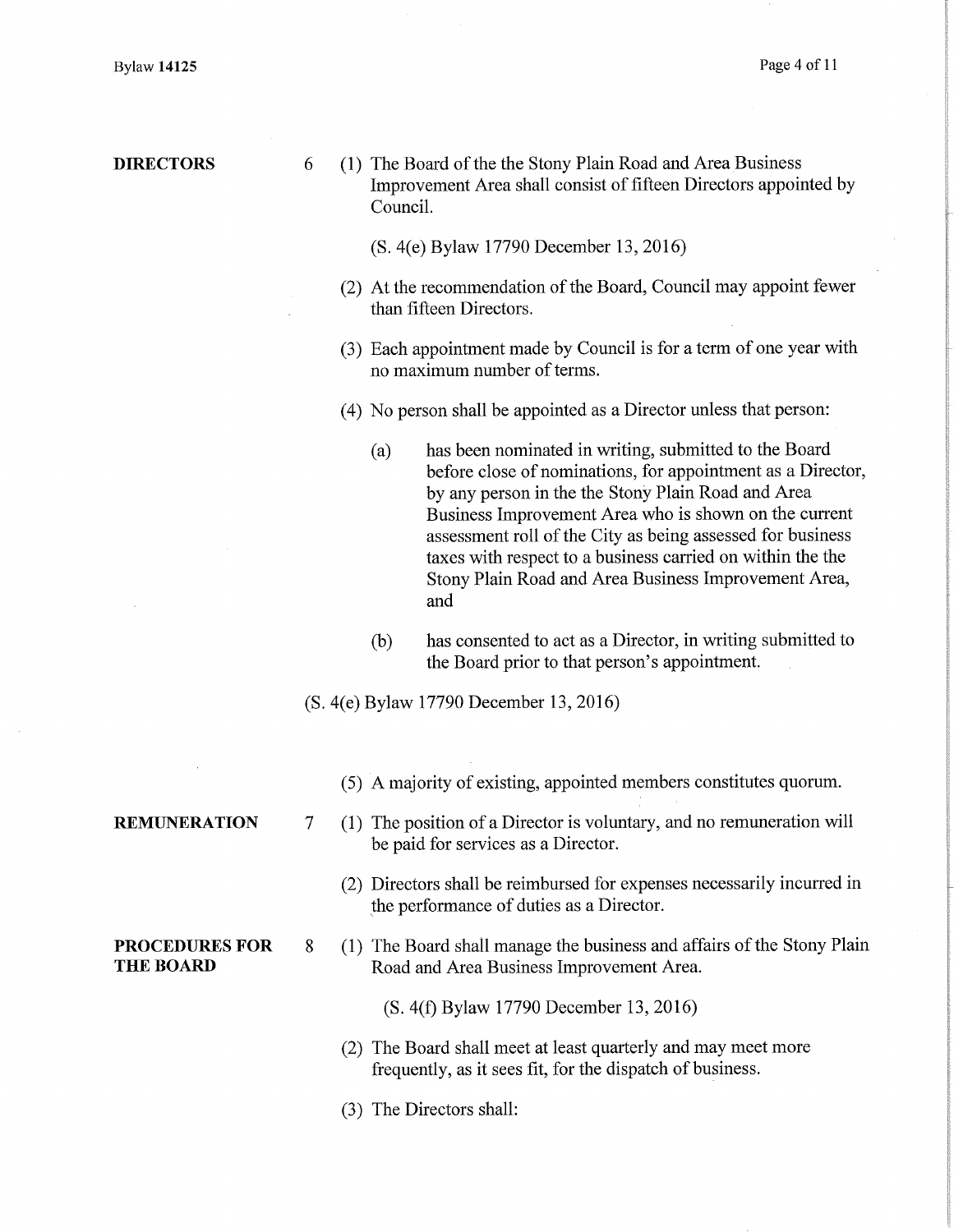- (a) elect one of their number as Chair of the Board to preside at all meetings of the Board, and
- (b) determine the period for which that person is to hold office.
- (4) If the Chair is not present within fifteen (15) minutes from the time fixed for the holding of any meeting, the Directors present shall choose one of their number to be the Chair of the meeting.
- (5) A motion is lost when the vote is tied.
- (6) The Board may delegate any of the Board's powers to a committee or committees consisting of one or more Directors.
- 9 (1) The financial year of the Board is the calendar year.
	- (2) The Board may appoint such officers of the Stony Plain Road and Area Business Improvement Area as the Board sees fit and may specify the powers and duties of such officers and, subject to the provisions of this bylaw, may delegate to any officer such of the powers of the Board as the Board thinks fit.
	- (3) If a Director or a Director's family member, as defined within the MGA, has a pecuniary interest in a matter before the Board, the Director shall be precluded from voting or participating in the discussion.
	- (4) The Stony Plain Road and Area Business Improvement Area may have a corporate seal, which seal may be adopted or changed from time to time by the Board and on which the name of the Zone shall appear.
	- (5) The banking business of the Stony Plain Road and Area Business Improvement Area shall be transacted with such banks or financial institutions as the Board may from time to time designate, and shall be transacted in accordance with such agreements, instructions, and delegations of power as the Board may from time to time prescribe.
	- (6) The Board shall cause true accounts to be kept of the sums of money received and expended by the Stony Plain Road and Area Business Improvement Area and the matter or matters in respect of which such receipts and expenditures take place, all acquisitions and dispositions of property of the Association, and all the assets and liabilities of the Zone.
	- (7) The books of account of the Stony Plain Road and Area Business Improvement Area shall be kept at such place or places as the Board thinks fit, and no person, other than a Director, an officer,

# FINANCIAL MATTERS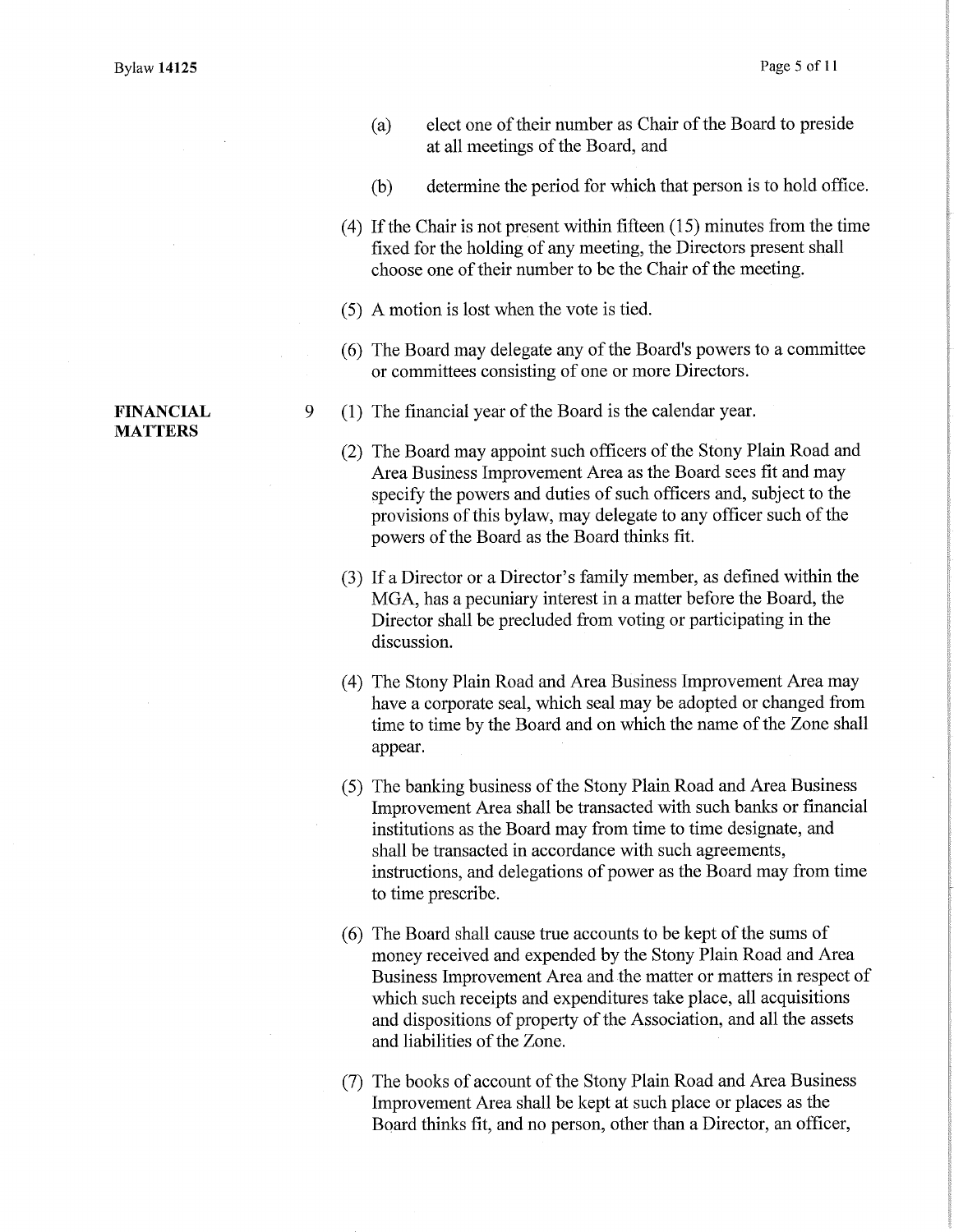the City Auditor, or an officer, accountant, or other person, whose duty to the Zone or to the Council require that person to do so, shall have any right to inspect any account or book or document of the Zone except as may be authorized by the Board, by Council, or by statute.

- (8) The Board shall, in each year at the time and in the form prescribed by the Council, submit to the Council, for its approval, estimates of revenues and expenditures expected to be received and made by the Stony Plain Road and Area Business Improvement Area for the next fiscal year.
- (9) The Board shall present and review these estimates with its Members at the annual general meeting and subsequently revise, if necessary, and approve them prior to their submission to Council.
- (10) The Board shall notify by mail, personal delivery, or a combination of the two, all businesses within the Stony Plain Road and Area Business Improvement Area listed in the current assessment roll of the proposed budget, and of the date and place when Council will consider approval of the proposed budget.

(S.4(g) Bylaw 17790 December 13, 2016)

- 10 (1) In each calendar year, prior to submitting its estimates of revenues and expenditures to Council, the Board shall hold an annual general meeting of all Members.
	- (2) Written notice of the annual meeting shall be sent by mail, personal delivery, or a combination of the two, to all Members, at least fourteen (14) days prior to the meeting date.
	- (3) At the annual meeting the Board shall:
		- (a) review with Members its estimates of revenues and expenditures for the next calendar year;
		- (b) review with Members any nominations for new Directors from the Members for the next calendar year received by the Board prior to the meeting;
		- (c) seek any additional nominations for new Directors for the next calendar year; and
		- (d) close the nomination period permanently for new Directors for the next calendar year.
	- (4) For the purposes of any vote of the membership during the annual meeting or a special meeting, the following voting procedures shall

ANNUAL GENERAL MEETINGS AND **SPECIAL** MEETINGS OF THE BOARD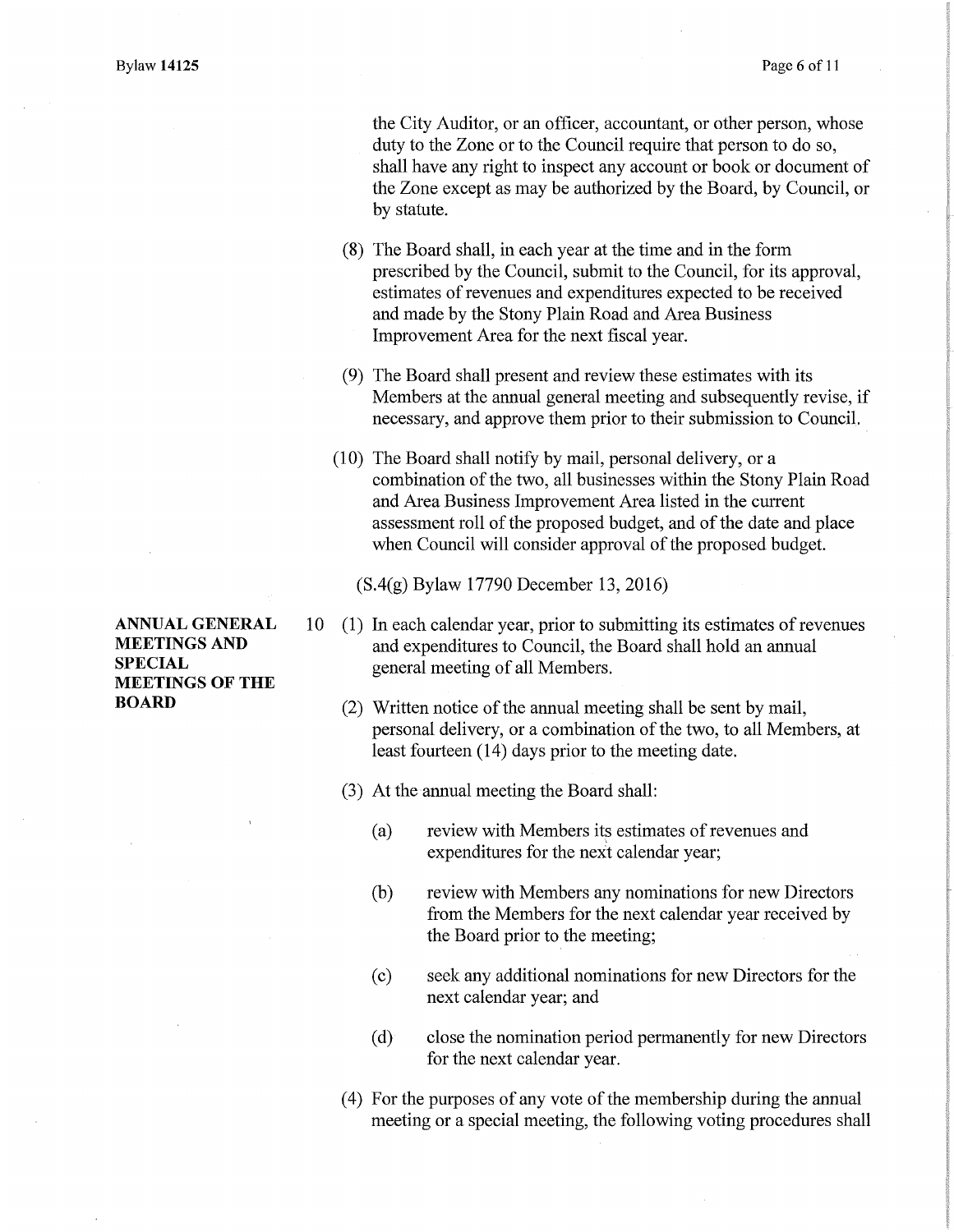apply:

- (a) Each Member shall be entitled to one vote;
- (b) In order to be eligible to vote, each representative shall present to the Board upon arrival at the meeting, an original signed statement giving the bearer permission to represent the Member in any vote at that meeting; and
- (c) Motions are passed by a majority of the votes cast by the Members present at the meeting.

ANNUAL REPORT 11 The Board shall prepare and submit to Council an annual report of the activity of the Stony Plain Road and Area Business Improvement Area at the time specified by Council, together with an audited financial statement of the Zone comprised of an income and expenditure account and a balance sheet and any other statements and reports required by Council.

(S.4 (h) Bylaw 17790 December 13, 2016)

(NOTE: Consolidation made under Section 69 of the *Municipal Government Act,* R.S.A. 2000, c.M-26 and Bylaw 16620 Section 16, and printed under the City Manager's authority)

Bylaw 14125, passed by Council November 29, 2005

Amendments

Bylaw 17790, December 13, 2016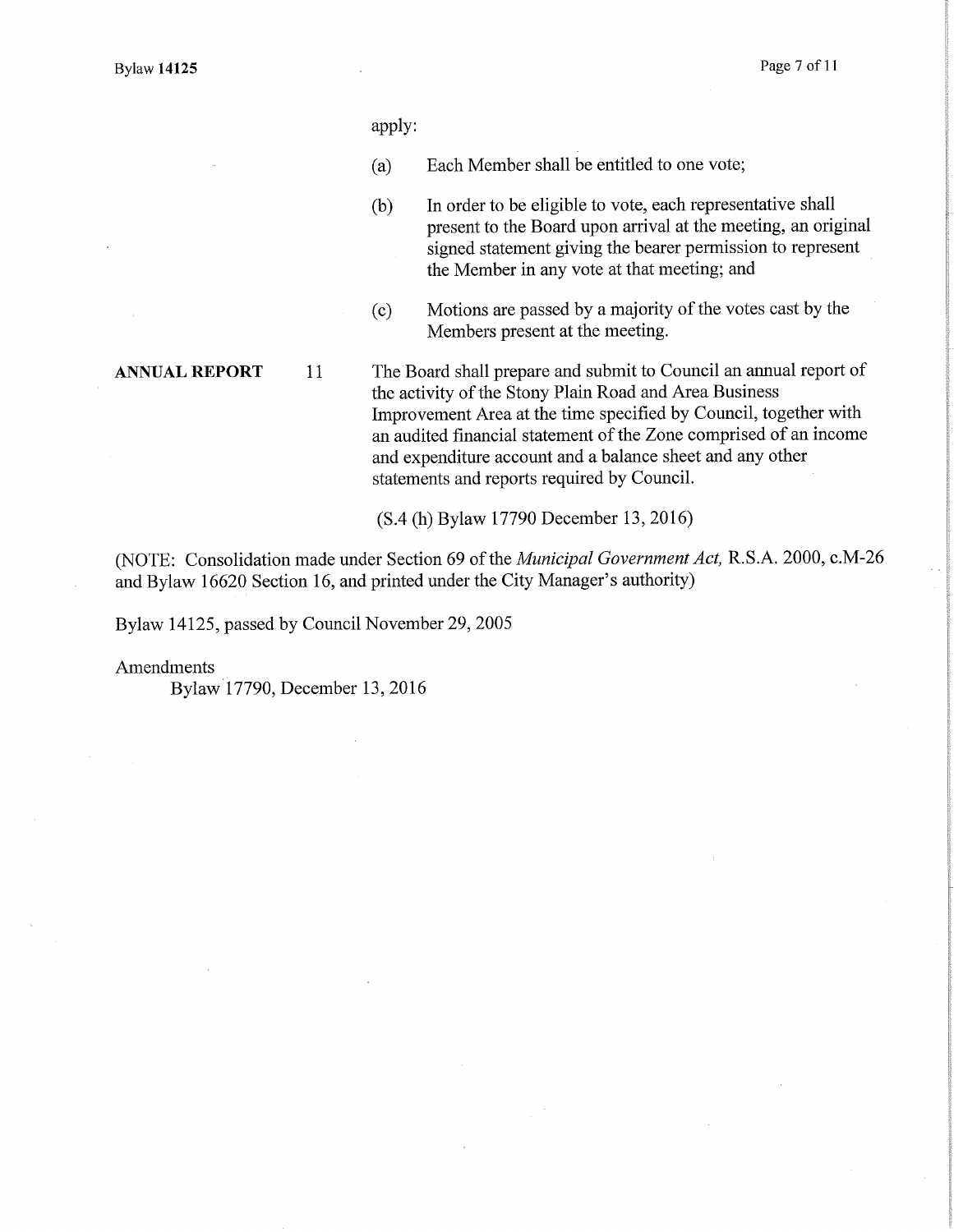# **SCHEDULE A - REQUEST FOR ESTABLISHMENT**

### **Request to Council**

We the undersigned taxpayers of businesses shown on the current business assessment role for the City of Edmonton, generally located within the area bounded by 140<br>Street and 170 Street and 100 Avenue and 102 Avenue, centr

| <b>Business Name as per</b><br>lLicence                                                                  | <b>Business Location</b><br>Address | <b>Printed Name of Business</b><br>Taxpayer (owner of<br>business) | Signature         | Date      | <b>Witness</b> |
|----------------------------------------------------------------------------------------------------------|-------------------------------------|--------------------------------------------------------------------|-------------------|-----------|----------------|
| Rendez vous Vab 49 10108-14952                                                                           |                                     | PAUL CHING                                                         |                   |           |                |
| Tower Weilth Muyant 16406 rate                                                                           |                                     | Coopst<br>Jarve                                                    |                   | 'L 12/05. |                |
| SCISSOR WITCH 14916- SECRITO                                                                             |                                     | JRIS<br>HARPE                                                      |                   |           |                |
| च क्रम हो <del>जुड़ी न गौ</del> रे<br>LIBERTY TAX                                                        |                                     | 10112-1995t mAREK FOLUSIONICOMANOU                                 |                   |           |                |
| Glenwood Willass Really-COAVE                                                                            |                                     | Todd Lynes                                                         |                   | HF.       |                |
| DECORE HOTELS                                                                                            | $\frac{10074-16484}{64m+12}$        | KARYN DECORE                                                       | Hacine<br>parimen | 15/0      |                |
| $\begin{array}{lll} \text{FRON}\text{-ELBCTION} \text{CENSUB} \\ \text{CENSUB} \\ \text{C} \end{array},$ |                                     |                                                                    |                   |           |                |
|                                                                                                          |                                     |                                                                    |                   |           |                |
|                                                                                                          |                                     |                                                                    |                   |           | tate           |
|                                                                                                          |                                     |                                                                    |                   |           |                |
|                                                                                                          |                                     |                                                                    |                   |           |                |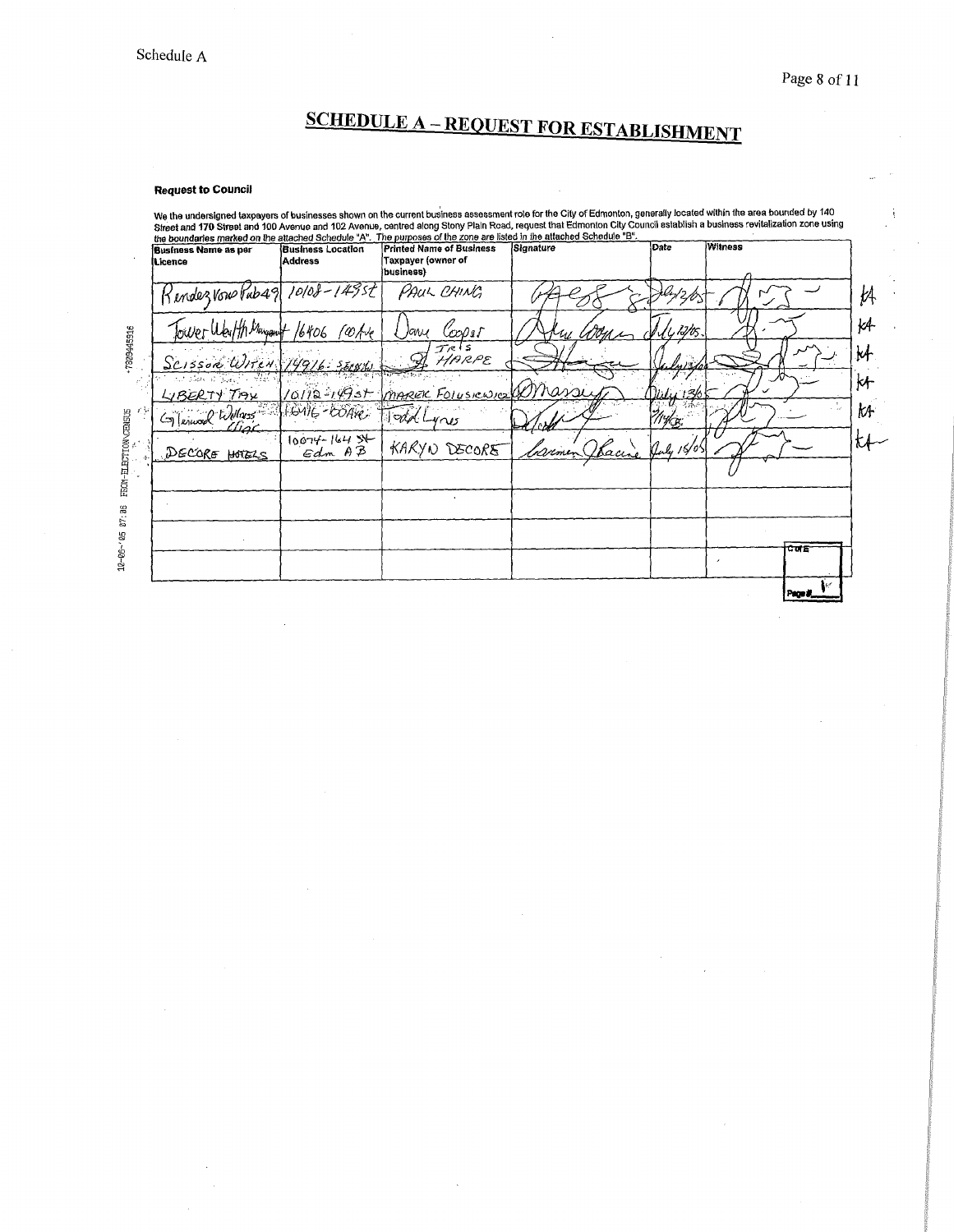Page 9 of 11

# **SCHEDULE B-BOUNDARY MAP**



(S.2(d) Bylaw 17790 December 13, 2016)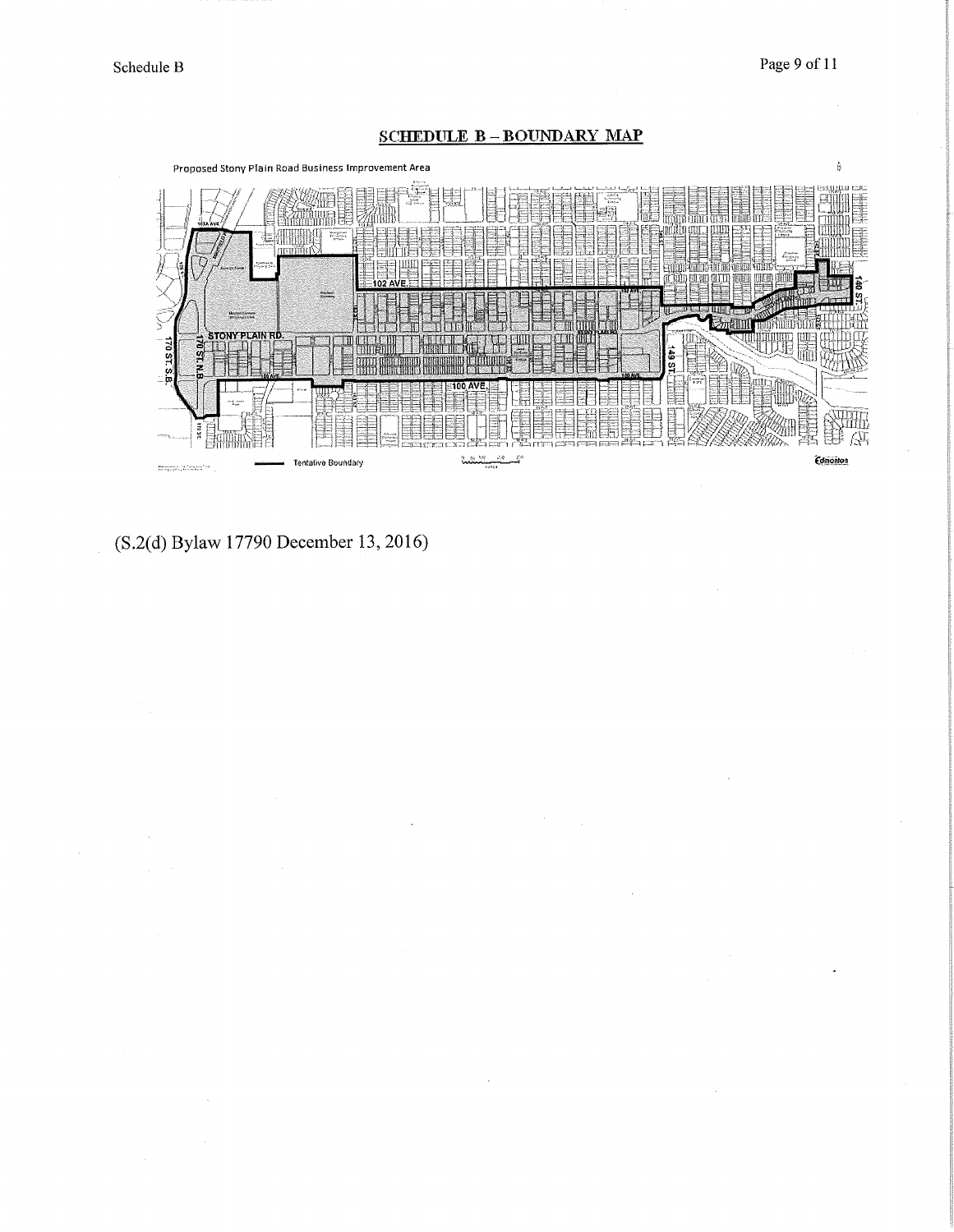# SCHEDULE C — BOUNDARIES OF THE STONY PLAIN ROAD AND AREA BUSINESS IMPROVEMENT AREA

## (S. 2(e), Bylaw 17790 December 13, 2016)

The Stony Plain Road and Area Business Improvement Area shall consist of all properties within the boundaries as illustrated in Schedule B. Such boundaries shall be described as follows:

## On the West

Originating at the south end of 170 Street Southbound where 170 Street Southbound joins 170 Street Northbound, continuing north up the centreline of 170 Street Southbound to continue along 170 Street to 103A Avenue.

# On the North

Originating at the intersection of 170 Street and 103A Avenue, continuing east across Mayfield Road and along the north boundary of Plan 9022549, Block A, south along the east boundary of Plan 9022549, Block A, east along the south boundary of Plan 5060RS, Lot 4 at the south of the end of 166 Street, north along the east boundary of Plan 5060RS Lot 4, to the lane south of 103 Avenue, east along the lane south of 103 Avenue to the intersection of 163 Street, south along 163 Street to the intersection of 102 Avenue, east along 102 Avenue to 149 Street, south along 149 Street to the lane north of Stony Plain Road, east along the lane north Stony Plain Road to 146 Street, south on 146 Street to the lane north of Stony Plain Road, east along the lane north of Stony Plain Road to 145 Street, north on 145 Street to the lane north of Stony Plain Road, northeast along the lane north of Stony Plain Road to 143 Street, north along 143 Street to the intersection of 103 Avenue, east along 103 Avenue to 142 Street, north on 142 Street to the intersection of 103 Avenue, east along 103 Avenue to the lane east of 142 Street, south along the lane east of 142 Street to 102A Avenue, east along 102A Avenue to the intersection of 140 Street.

## On the East

Originating at the intersection of 102A Avenue and 140 Street, continuing south along 140 Street to Stony Plain Road, continuing south along the west boundary of Plan 2602HW, Block 130, Lot 5 to the lane south of Stony Plain Road.

## On the South

Originating at west boundary of Plan 2602HW, Block 130 Lot, 5 and the lane south of Stony Plain Road, west along the lane south of Stony Plain Road to 142 Street, continuing west along the lane south of Stony Plain Road to 143 Street, west along the lane south of Stony Plain Road to the lane west of 143 Street, southwest along the lane south of Stony Plain Road to a point where the lane south of Stony Plain Road intersects with the lane north of 101 Avenue and south of Stony Plain Road; continuing west along the lane south of Stony Plain Road to 145 Street, south along 145 Street to the intersection with 101 Avenue, west along 101 Avenue to the intersection with 146 Street, west around the perimeter of the two lots described as Plan 4590W